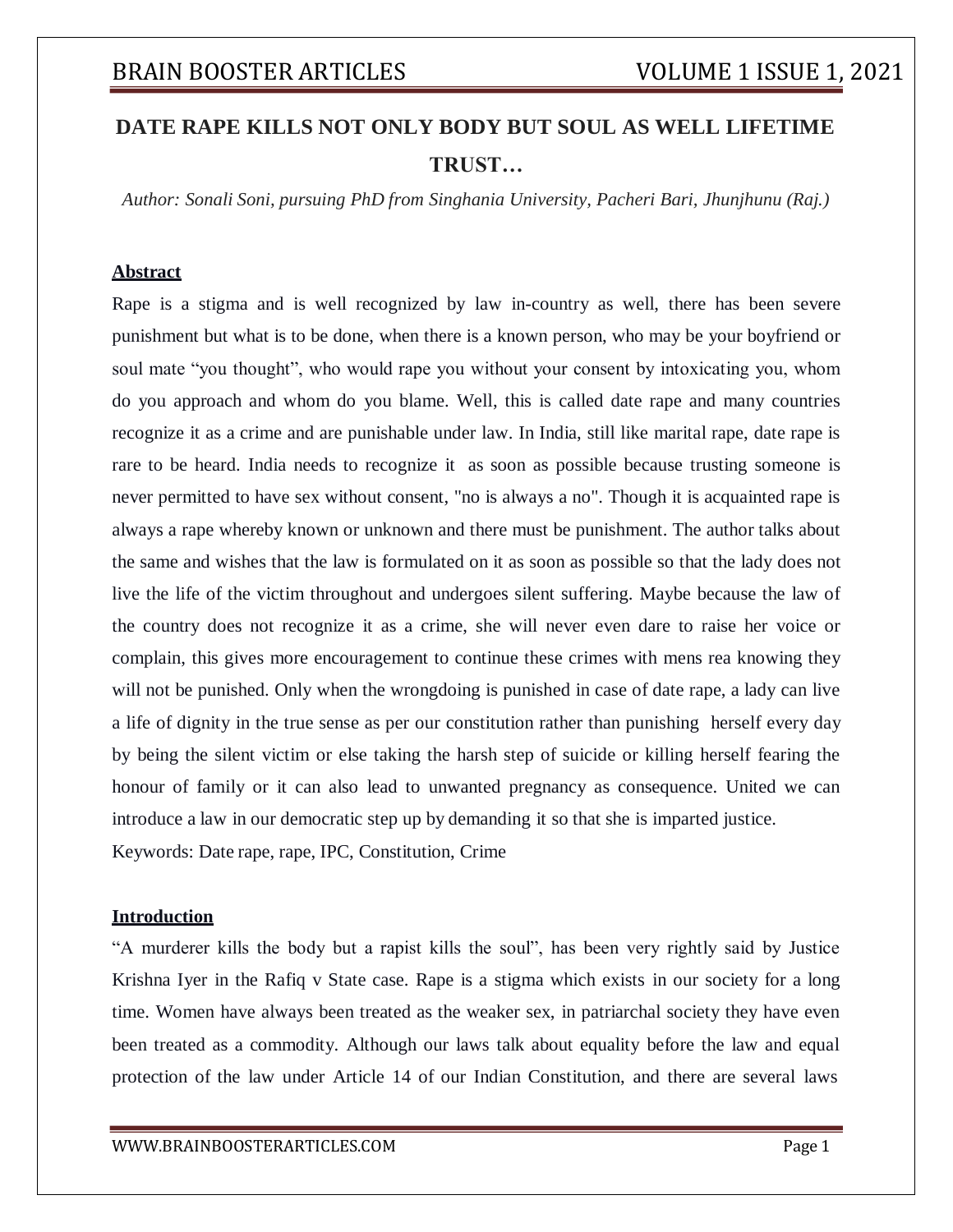implemented to empower women but the increasing rate of crime against women shows no signs of these laws. Women are still in the worst position. Rape is a serious crime it needs to be dealt with. The global campaign for the elimination of violence against women shows the atrocities committed against women. "Unfortunately, a woman in our country belongs to a class or group of society who are in a disadvantaged position on account of several social barriers and impediments and have, therefore, been the victim of tyranny at the hands of men with whom they, fortunately, under constitution enjoy equal rights<sup>1</sup>" Today in the fast-developing world, change in lifestyle, living standards, urbanization, lack of social values, morals are leading to increasing in rate of violence against women. This is a matter of serious concern and it needs to be curtailed so that Indian women can live a life of dignity, honour, freedom, and can remain free from crime against them.

#### **Sexual assault & rape in general and in the proviso**

Sexual assault in general terms means is the assault of a sexual nature on another. Legally it has been dealt with in India Penal Code (IPC) under section 375. Sexual assault may include rape, forced vaginal, oral penetration, forced sexual intercourse, forced kissing, child sexual abuse, or the torture of the victim in a sexual manner.

Rape in general terms means "forcible seizure". It has been derived from the term 'rapio' which means to seize. It signifies in common terminology "as the ravishment of a woman without her consent, by force, fear or fraud", or "the carnal knowledge of a woman by force against her will<sup>2</sup>. Sec. 375. Rape.--A man is said to commit "rape" who, except in the case hereinafter excepted, has sexual intercourse with a woman under circumstances falling under any of the six following descriptions:-

First. - Against her will.

Secondly. - Without her consent.

<sup>&</sup>lt;sup>1</sup> Id p. 233 234 (Para 10)

<sup>2</sup> Nelson's Pakistan Penal Code, 7 Th ed. (1983) Vol. II, P. 2014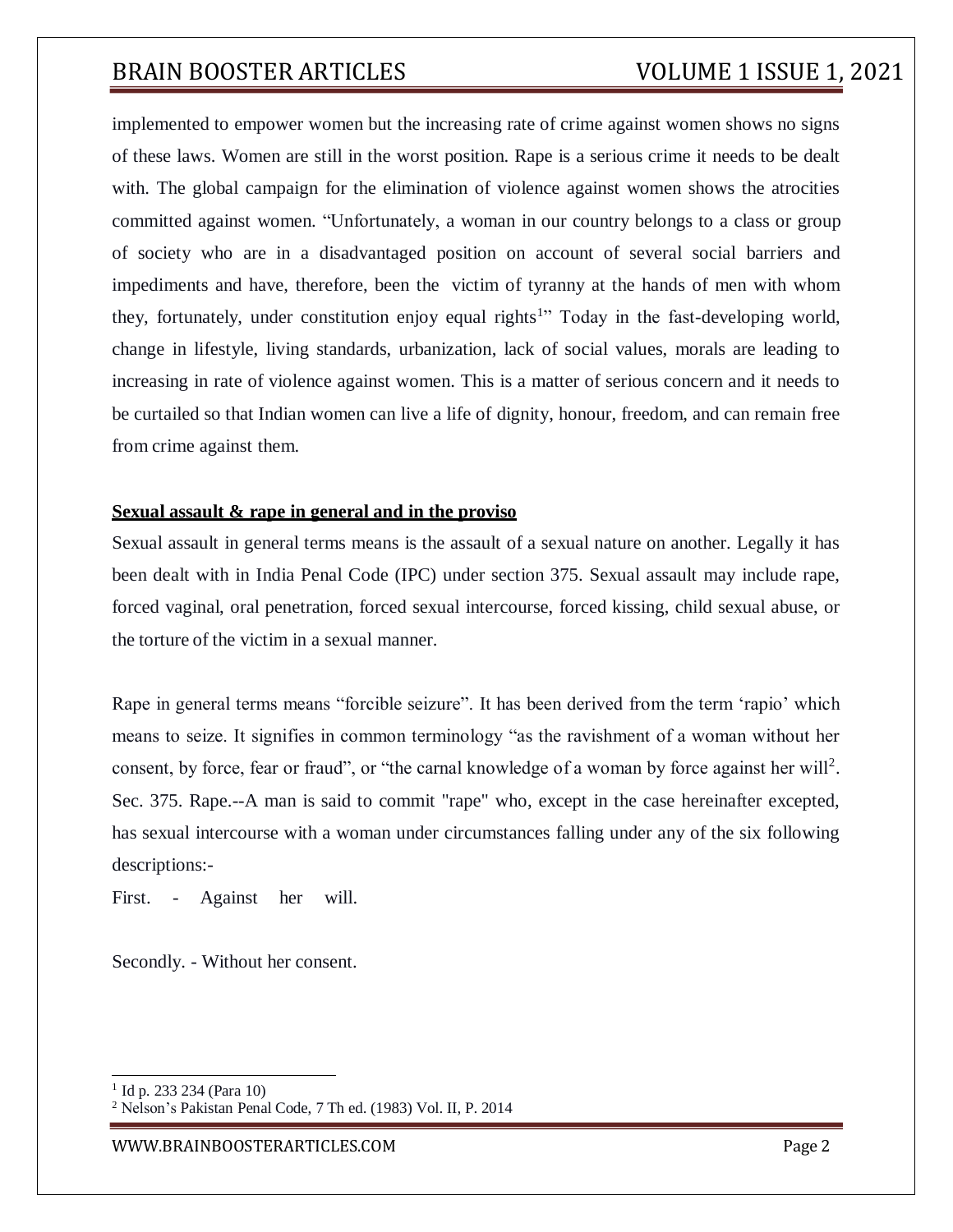Thirdly. - With her consent, when her consent has been obtained by putting her or any person in whom she is interested in fear of death or of hurt.

Fourthly.-With her consent, when the man knows that he is not her husband and that her consent is given because she believes that he is another man to whom she is or believes herself to be lawfully married.

Fifthly.-With her consent, when, at the time of giving such consent, because of unsoundness of mind or intoxication or the administration by him personally or through another of any stupefying or unwholesome substance, she is unable to understand the nature and consequences of that to which she gives consent.

Sixthly.-With or without her consent, when she is under sixteen years of age.

Explanation.-Penetration is sufficient to constitute the sexual intercourse necessary to the offence of rape. Exception.-Sexual intercourse by a man with his wife, the wife not being under fifteen years of age, is not rape. Section 376 of the Indian Penal Code deals with the punishment of rape.

In-State *of Maharashtra v Madhukar Narayan Mardikar<sup>3</sup>* , Supreme Court has observed that "even a woman of easy virtue is entitled to privacy and no one can invade her privacy". In another leading case of *State of Punjab vs. Gurmit Singh<sup>4</sup>* , it was held that even though a woman has lost her virginity to someone still she has the right to refuse herself to sexual intercourse. "

Of late, a crime against women in general and rape in particular cases is on the increase, it is an irony that while we are celebrating women's rights in all spheres we show little or no concern to her honour. It is a sac reflection on the attitude on the indifference of the society towards the violation of human dignity of one victim of sex crimes. We must remember that a rapist not only violates the victim's privacy and personal integrity but inevitably causes serious psychological as well as physical harm in the process". The sole of the victim is degraded by the rapist. In one and all cases a woman's life has been used as a commodity, as an object. The accused deserve no

<sup>3</sup> AIR 1991 SC 2007

<sup>4</sup> AIR 1996 SC 1393, 1 Para 20 of AIR, (1996) 2 SCC 384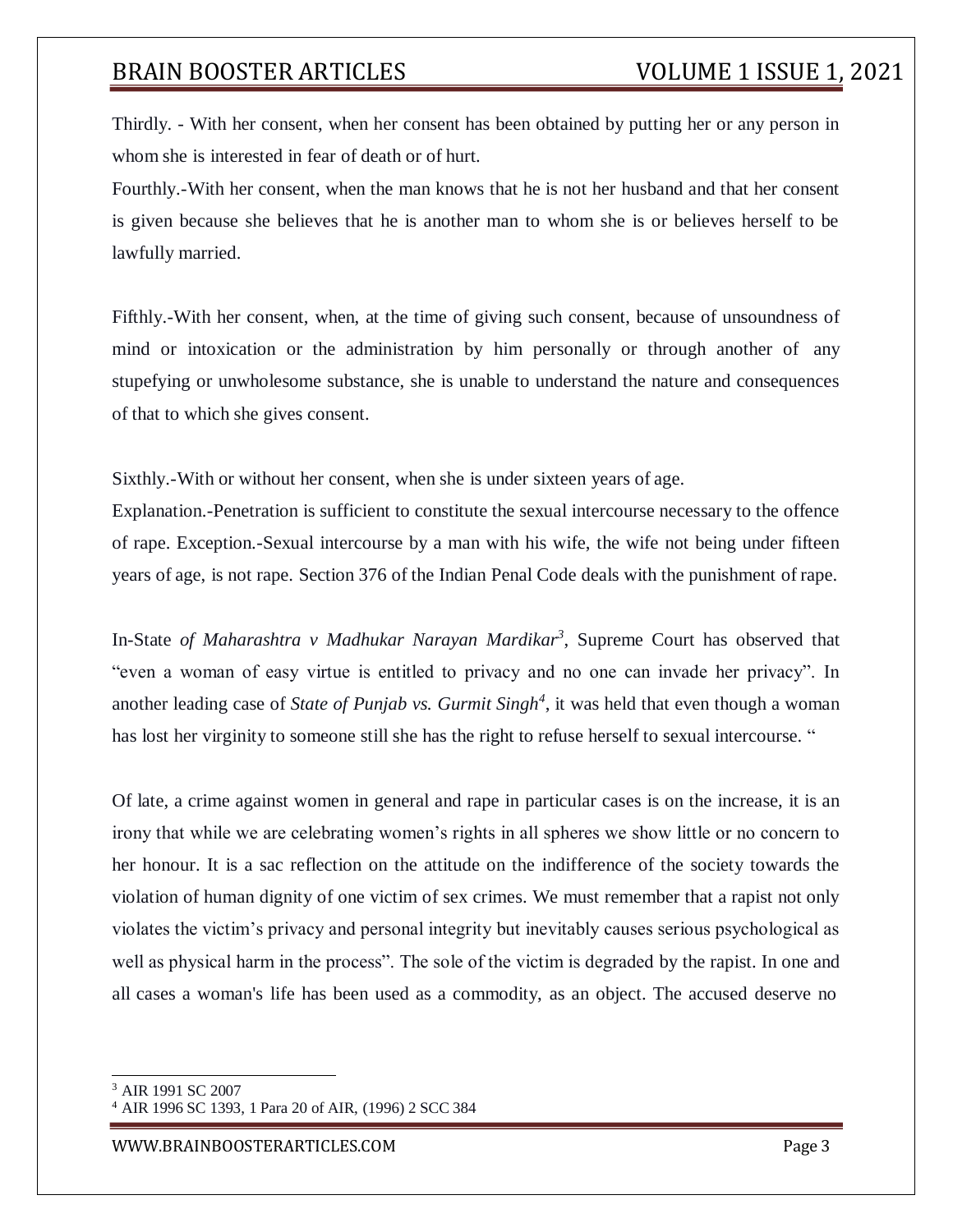sympathy for destroying innocent life. Even the compensation can't repay the loss of pride, honour, & reputation of the helpless victim. It's difficult for her to overcome that mental trauma.

#### **A statistical survey of rape in India**

Throughout the world every year an estimated 300,000 women are raped and 3.7 million suffer from unwanted sexual activity<sup>5</sup>. In India from Kerala to Uttar Pradesh, Amritsar to Jhansi sexual crimes are on the rise. According to the survey, <sup>6</sup>more than 53 rape cases are recorded every day. In 2009, a total of 21,397 rape cases were recorded countrywide. The largest group of offenders are between the age group of 17 to 30. Crime against women and their exploitation has multiplied in many folds in recent folds. Rape takes place once every 24 hours today, eve-teasing every 51 minutes, molestation once in every 26 minutes and dowry death every 1000 minutes<sup>7</sup>. It has been also found that most of the rape case is by the person known to the victim may be a friend, a relative, or a neighbour.

#### **Date rape, causes**

Date rape is termed as "acquaintance rape"  $\&$  is an assault or attempted assault usually committed by a new acquaintance and it can involve sexual intercourse without mutual consent. Nowadays a day's date rape is much on the rise. It has been documented that in 90% of rape cases the victim is known to the accused and date rape is the best example of it. Date rape drugs facilitate date rape instances. It can easily be done with the help of date rape drugs available in the markets. The easily available drugs are ketamine, Rohypnol, alcohol, benzodiazepines, gamma-hydroxybutyrate(GHB) etc. The effects of the drug are that as soon as the drug gets inside the body of a person either he felts drowsy, goes unconscious, is unable to decide what is right and wrong & he won't recall what happened with him in such a situation of intoxication. Now in cases of date rape, a girl is intoxicated with drug unknowingly and the undue situation goes as an advantage in the hands of the accused.

[WWW.BRAINBOOSTERARTICLES.COM](http://www.brainboosterarticles.com/) Page 4

 $<sup>5</sup>$  Bonnar – Kidd, K.</sup>

<sup>6</sup> National Crime Records Bureau Statistics, 2009

<sup>7</sup> Tribune, April 15, 1999 p.1, Times of India, December 8, 2002 p.12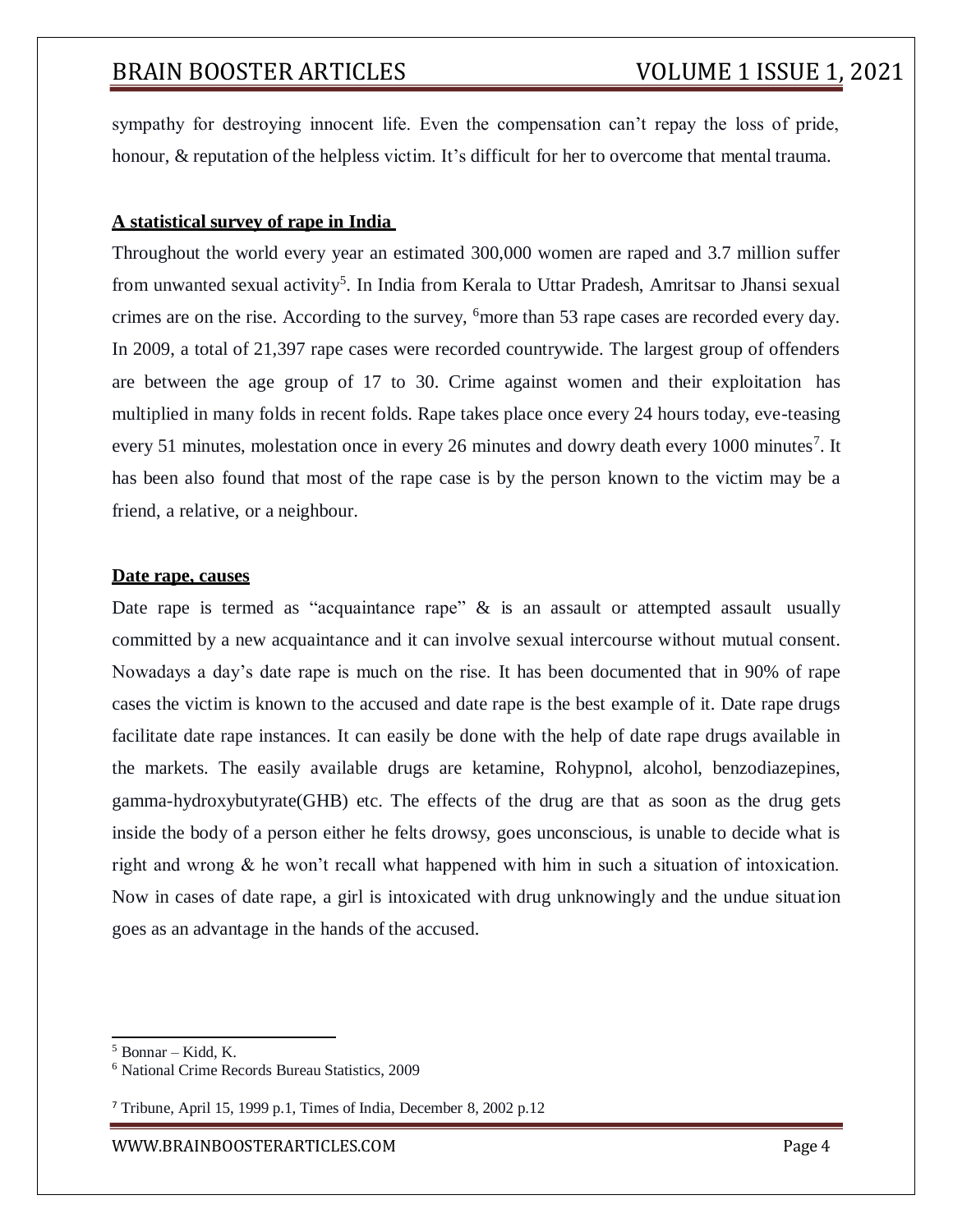Although, *India has no specific rule on date rape*, except the 375 fifth clause of IPC wherein Western counties there are laws on it. In the USA, the Drug-Induced Rape Prevention  $\&$ Punishment Act punishes for the use of the drug called 'Rohynol'. Four years later, the president signed another legislation banning GHB. The legal definition of rape in the U.S. also covers lack of consent when the victim is unable to say "no" to intercourse, whether the effect is due to drugging or simply alcohol consumption.

However, in Indiana, it raises the severity of rape from a class B to class A Felony when the perpetrator drugs the victim or knows that his or her drink was spiked<sup>8</sup>. But in India, the provisions need much emphasis to deal with this issue. Specifically, in India however, in section 375 of IPC, the fifth clause can be applied in date rape cases. Wherein sec 375, fifthly clause deals, "with her consent, when at the time of giving such consent because of unsound of mind or intoxication or the administration by him personally or through another of any stupefying of wholesome substance, she is unable to understand the nature and consequences of that to which she gives consent. It is said to have been committed rape when at the time of giving consent, the victim is unable to decide the nature and consequences of the act and it may be due to reason of unsoundness of mind or intoxication due to consumption of the unwholesome substance, she is unable to understand the nature and consequences of that to which she gives consent.

It is said to have been committed rape when at the time of giving consent, the victim is unable to decide the nature and consequences of the act and it may be due to reason of unsoundness of mind or intoxication or due to consumption of the unwholesome substance. Her mental state is unable to take the reasonable decision and if in that state a person has sexual intercourse with her, it will be considered rape under section 375 fifthly clause and the person under section 376 will be liable for 'punishment of rape'. The absence of women giving consent is an essential ingredient of rape. A plain reading of section 375 exhibits that the first two clauses namely, firstly and secondly deal respectively with sexual intercourse with a woman 'against her will' or 'without her consent' contemplate a conscious woman capable of exercising her will of giving or withholding, her consent for the sexual act.

<sup>8</sup> Drug-Induced Rape Prevention And Punishment Act Act,1996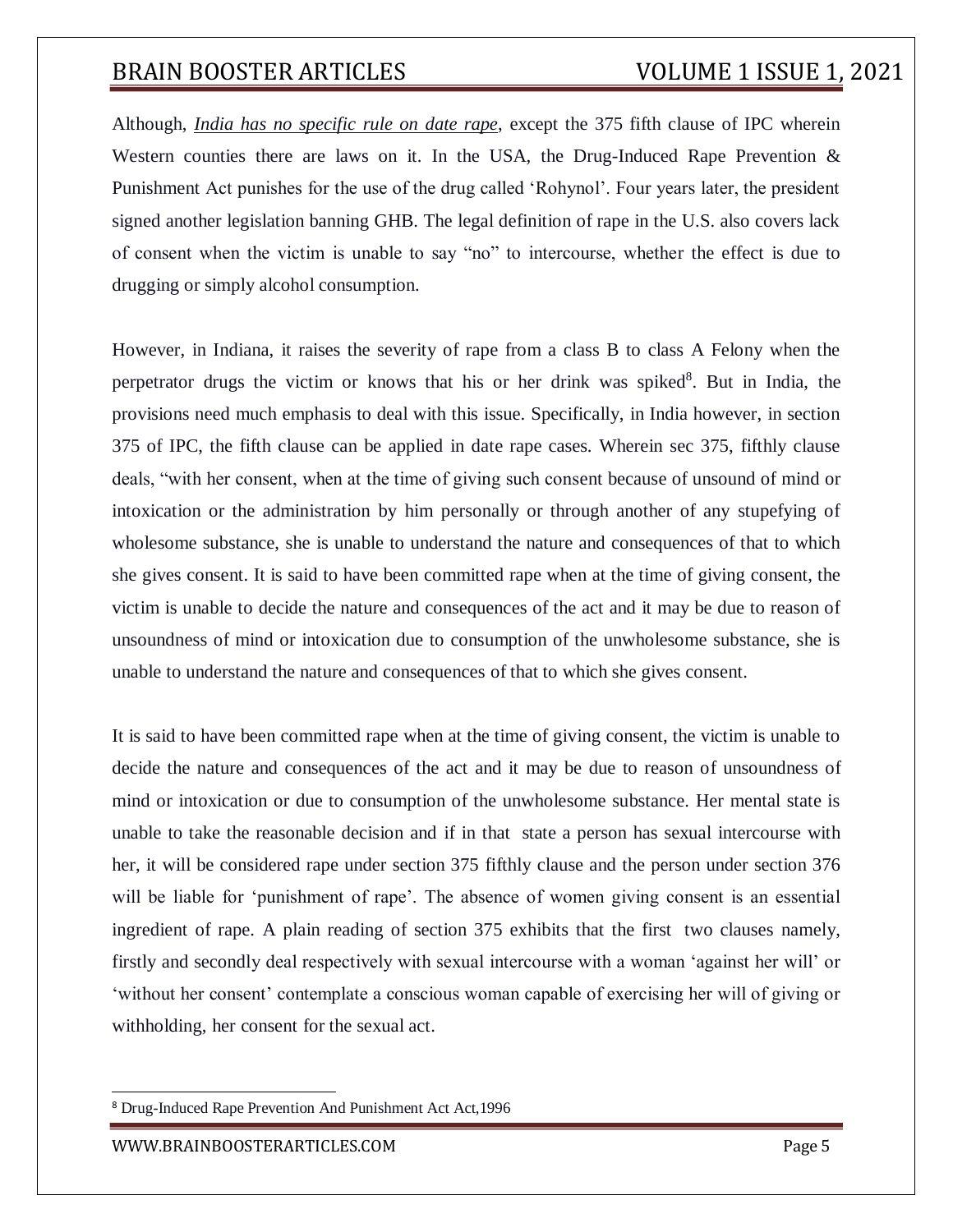In-State of Maharashtra v Madhukar Narayan Mardikar<sup>9</sup>, Supreme Court observed that even a woman of easy virtue is entitled to privacy and no one can invade her privacy as and when he likes. So also it is not open to any and every person to violate her person as and what he wishes. She is entitled to protect her person if there is an attempt to violate it against her wishes. She is equally entitled to the protection of the law. Therefore, merely because she is a woman of easy virtue, her evidence cannot be thrown overboard.

*In-State of Punjab V Gurmit Singh<sup>10</sup>*, a woman who before the alleged non-consensual sexual intercourse, has lost virginity to someone of has been promiscuous in her sexual behaviour, has also right to refuse to submit herself to sexual intercourse with anyone and everyone. She is not a vulnerable object or prey for being sexually assaulted by anyone and everyone. Thus, sexual intercourse with women of loose moral character or who is sexually immoral 'without her consent or against her will' therefore amounts to rape. "*Consent of an insane or intoxicated person in no consent."In Tulsidas Khanolkar vs State of Goa<sup>11</sup> ,* the Apex Court categorically held that consent given by mentally challenged girl cannot be said to be 'consent' for sexual intercourse as she is incapable of understanding the consequences of her consent. It observed, "An act of helpless resignation in the face of inevitable compulsion, non-residence or passage giving in when the faculty is either clouded by fear of vitiated by duress or impaired due to mental retardation or deficiency cannot be considered to be consent as understood in law. For constituting consent there must be the exercise of intelligence based on the knowledge of the significance and the moral effect of the act. A girl, where mental facilities underdeveloped cannot be said in law to have suffered sexual intercourse with consent.

The court in *the Bodhi Saltwa Gautam* case held that the victim of rape must be compensated, though there can be no compensation, for what she has suffered or lost. It cannot be translated into monetary terms. However, adequate compensation is necessary for the loss of reputation, agony, torture, misery and deprivation of the prospect of marriage and settling down to serene

<sup>9</sup> State of Maharashtra v Madhukar Narayan Mardikar, AIR 1991 SC 2007

<sup>10</sup> State of Punjab vs. Gurmit Singh, AIR 1996, SC,1393

<sup>&</sup>lt;sup>11</sup> Tulsidas Khanolkar vs State of Goa, AIR 2004 SC 978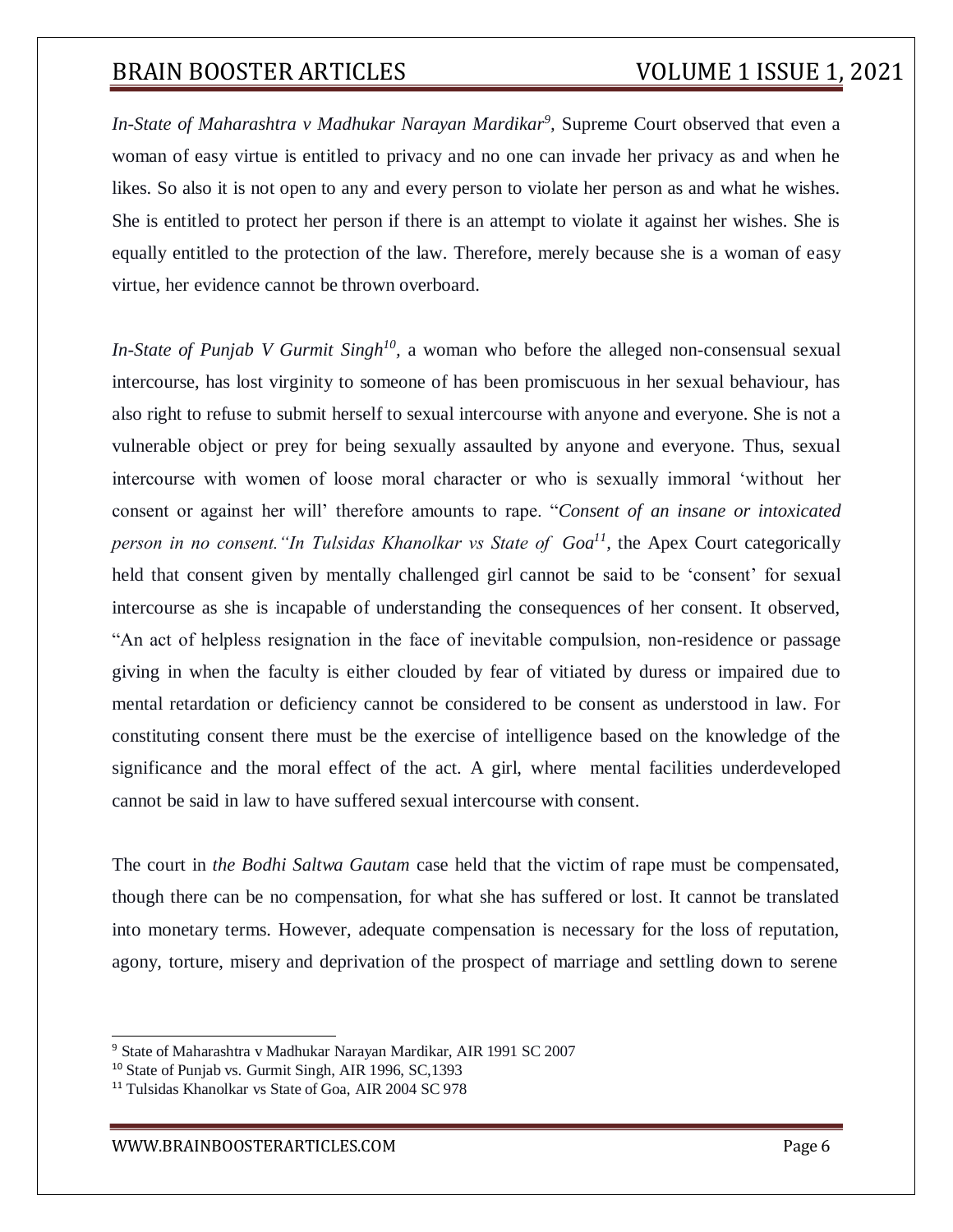family life. while passing the order, a Division Bench of the court comprising Kuldeep Singh J and S Saghir Ahmed J observed that:-

"Unfortunately the women in our country belong to a class or group of society who are in a disadvantaged position on account of several social barriers and impediments and have therefore been the victim of tyranny at the hands of men with whom they, fortunately under the constitution, enjoy equal rights.

In *State of Punjab vs. Gurmit Singh* case<sup>12</sup> 1st paragraph 20 of AIR "of late, a crime against women in general and rape in particular cases are on the increase, it is an irony that while we are celebrating women rights in all spheres, we show little or no concern for her honour. It is a sac reflection on the attitude of indifference of the society towards the violation of human dignity of one victim of sex crimes. We must remember that a rapist not only violates the victim's privacy and personal integrity but inevitably causes serious psychological as well as physical harm in the process. Rape is not merely a physical assault. It is often destructive of the whole personality of the victim. A murderer destroys the physical body of the victim; the rapist degrades the very soul of the helpless female. The court, therefore, shoulders a greater responsibility while trying an accused on charges of rape. They must deal with cases with utmost sensitivity".

Consent on the part of women as a defence to an allegation of rape requires voluntary participation, not only after the exercise of intelligence, based on the knowledge of the significance and moral quality of the act but after having freely exercised a choice between resistance and assent<sup>13</sup>.

No consent – So there can be no consent when the women raped is in a state of sensibility and therefore, unable to exercise any judgment, such would be the case where a woman is raped when she is asleep<sup>14</sup> or is insensible, due to hypnotism or drink or drugs or other means adopted.

<sup>12</sup> (1996) 2 SCC 384, AIR 1996 SC 1393

<sup>&</sup>lt;sup>13</sup> Rao Harnarain Singh vs. State, AIR 1958. Punju, 123:1958, CRLJ, 563: cited in Anthony. In re AIR, 1960 Mad. 308 at p. 311: 1960 Cr.Lj. 927

<sup>14</sup> In Mayers, 12 COX, C.C.311.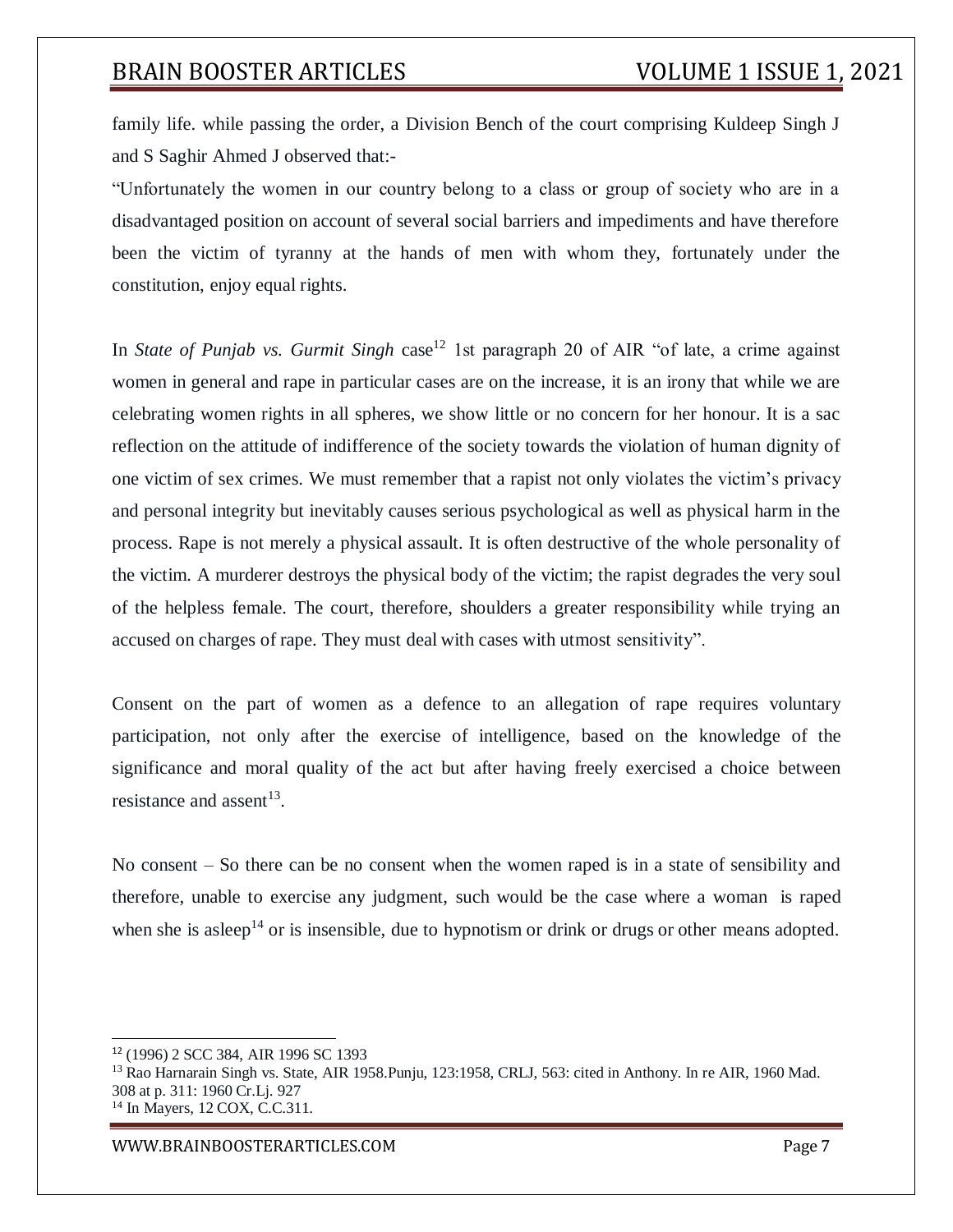It being immaterial what the object was in producing unconsciousness<sup>15</sup>, in which the prisoner had given liquor to excite her<sup>16</sup>.

### **Constitutional aspect of rape**

Article 21 of our Indian Constitution lays down that "every person has the right to life and personal liberty." But here the question arises that is it a life of the animal or human with honour and dignity and if we answer to this question that it is to live a life with honour and dignity then how can we justify a life of women being raped enjoying Article 21 i.e. living a life of dignity and honour or is it with disgust and humiliation. A person dies once but a victim of rape dies a thousand times the death of humiliation, disgust, disrespect etc.

Well, the term life of Art 21 has always been interpreted by the Supreme Court by quoting the following observation of field, J, in, *Munn vs. Illinois<sup>17</sup>*, an American Case: "By the term 'Life' as here used, something more is meant than mere animal existence. The inhibition against its deprivation extends to all those limbs and faculties by which life is enjoyed."

Even in another famous case *Francis Coralie vs. Delhi<sup>18</sup>*: "We think that the right to life includes the right to life with human dignity and all that goes along with it, namely, the bare necessaries of life such as adequate nutrition clothing and shelter over the head and facilities for reading, writing and expressing oneself in diverse forms, freely moving about and mixing with fellow human beings."

In *P Rathinam vs Union of India<sup>19</sup>*, the Supreme Court has defined 'life' as follows: "the right to life with human dignity and the same does not connote continued drudgery. It takes within its

 $15$  Compton, ICP, 4 (8)

<sup>16</sup> Fletcher, 35 L.J.M.C.72, Barrat, 43, L.J.M.C.7; Bhaunri (1953)4 R.L.W 255, Lala Kammunal vs. State, AIR, and 1953 Ajmer 12 at P.13: 1953 CrLj 1196.

<sup>17</sup> 94 US.113(1877)

<sup>&</sup>lt;sup>18</sup> Francis Coralie vs Delhi, AIR 1981 SC 746,753(1981)1SCC608

<sup>19</sup> (1994) 3 SCC 394 : AIR 1981 SC 746, 753 : (1981) 1 SCC 608.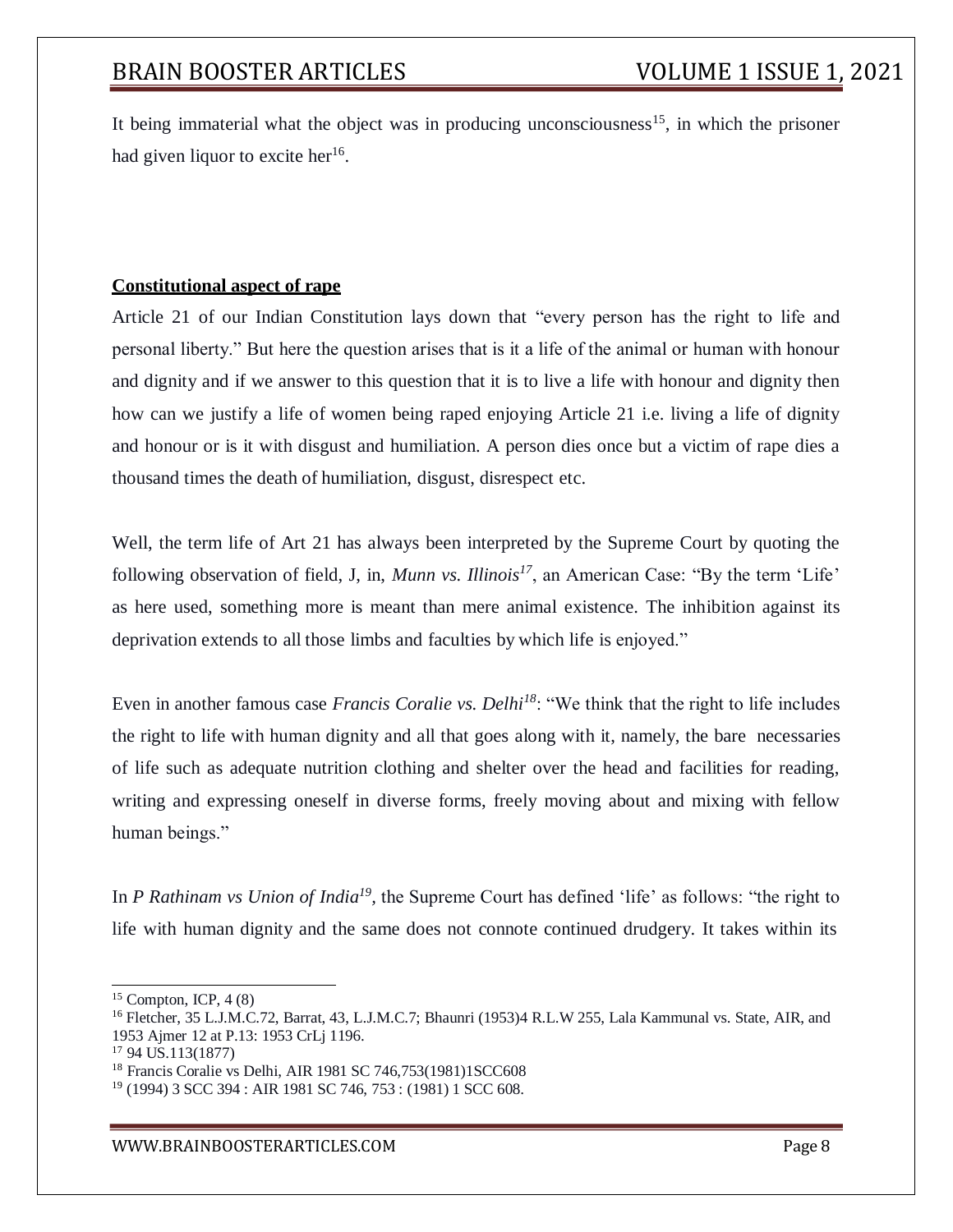fold some of the fine graces of civilization which makes life worth living and that the expanded concept of life would mean the traditional culture and heritage of the person concerned."

Now how can a woman lead a life of respect, an honour once she being raped and that too if she has been unknowingly given drugs to commit rape when she goes in a state where she is unable to decide right or wrong. Is this her life and that too life liberty or rather to say a life of human dignity, honour where her basic fundamental rights are being violated? Rape has been held to be a violation of a person's fundamental right guaranteed under Art 21 i.e. Right to life i.e. "Right to life with human dignity", and thus it would include all those aspects which would make life meaningful, complete and worth living. It is also a crime that violates basic human rights.

In several leading rape cases, the Supreme Court has observed that it has observed that, "Rape is a crime not only against the person of a woman, but it is also a crime against the entire society. It destroys the entire psychology of a woman and pushes her into a deep emotional crisis. Rape is therefore the most hated crime. It is a crime against human rights and its volatile victims cherished right, namely, the right to life which includes the right to live with human dignity contained in Art 21."

#### **Conclusion & Suggestion- lacunas of rape provisions and steps taken to strengthen it.**

*"Justice delayed is justice denied".* The suffering of rape leads to a life of disrespect, humiliation and if delayed justice how justified is it. Our Indian Judiciary delays in rewarding justice. For a rape victim suffering from social stigma, "delayed justice is similar to justice denied". For the rape victims, having special fast track courts to try rape cases across the court is a good idea. The cases need to have a speedy investigation. Any delay could be used by the accused to intimate the victim and her family into silence and unfortunately, this is the case most of the time. In many cases due to lack of evidence, the accused are never convicted, due to delay in justice or slow investigation of non-entry of FIR which encourages the accused to commit this offence time and again because the lacunae in the law always provide them with a narrow way to escape. We need to strengthen our lacunae's to fight "rape", a social stigma. Speedy justice can be key in reducing sexual crimes. We need reforms in the police so that they may provide confidence to the victim and their families and strengthen them to fight for justice. It can only be done with the